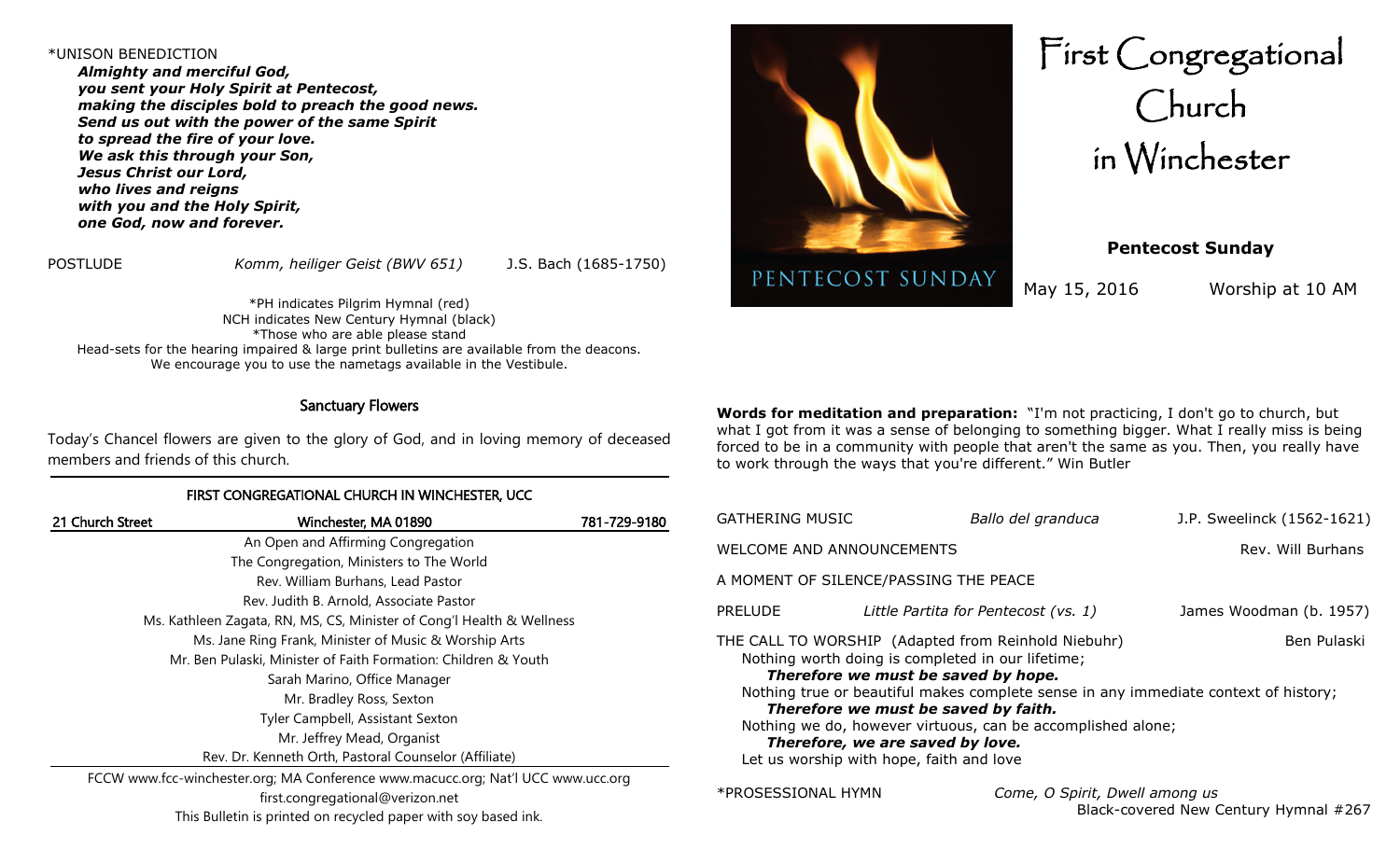#### \*PRAYER AT PENTECOST & THE LORD'S PRAYER Kathleen Zagata

(Adapted from Christine Rodgers)

*Come then gorgeous Spirit. Cover the entire world with your wings of flame. Burn your love back into our hearts – our grieving, aching hearts that want so much to be opened. Opened by love, we pray as Jesus taught us…………*

*Our Father, who art in heaven, hallowed be thy name. Thy kingdom come. Thy will be done on earth as it is in heaven. Give us this day our daily bread and forgive us our sins as we forgive those who sin against us, and lead us not into temptation, but deliver us from evil. For thine is the kingdom and the power and the glory forever. Amen*

\*AN ACT OF PRAISE *The Gloria Patri* PH 513 (Please use words that are most meaningful to you) *Glory be to the Creator and to the Christ and to the Holy Ghost; As it was in the beginning, is now and ever shall be; World without end, amen, amen.*

TIME FOR THE YOUNG BENGLAM BENGLAM BENGLAM BENGLAM BENGLAM BENGLAM BENGLAM BENGLAM BENGLAM BENGLAM BENGLAM BENG

RECEPTION OF NEW MEMBERS **Example 20** (see insert) (Afterwards, the children are invited to leave with the teachers for Stepping Stones)

| *HYMN                   | Blessed Be the Tie That Binds<br>Red-Covered Pilgrim Hymnal # 272                                                                                                                                                             |  |                            |  |
|-------------------------|-------------------------------------------------------------------------------------------------------------------------------------------------------------------------------------------------------------------------------|--|----------------------------|--|
| THE OFFERTORY           |                                                                                                                                                                                                                               |  | Rev. Will                  |  |
| <b>Offertory Anthem</b> | Pater Noster ("The Lord's Prayer")                                                                                                                                                                                            |  | Robert A. White/trad. Text |  |
| Doxology                | (Please use words that are most meaningful to you)<br>Praise God from whom all blessings flow,<br><b>Praise God all creatures here below,</b><br>Praise God above you heavenly host,<br>Creator, Christ and Holy Ghost. Amen. |  | NCH 780                    |  |

\*Prayer of Dedication Rev. Will

SCRIPTURE **EXECUTE: A SCRIPTURE** Liturgist: Rev. Jessica McArdle

Acts 2:1-21 When the day of Pentecost had come, they were all together in one place. And suddenly from heaven there came a sound like the rush of a violent wind, and it filled the entire house where they were sitting. Divided tongues, as of fire, appeared among them, and a tongue rested on each of them. All of them were filled with the Holy Spirit and began to speak in other languages, as the Spirit gave them ability.

Now there were devout Jews from every nation under heaven living in Jerusalem. And at this sound the crowd gathered and was bewildered, because each one heard them speaking in the native language of each. Amazed and astonished, they asked, "Are not all these who are speaking Galileans? And how is it that we hear, each of us, in our own native language? Parthians, Medes, Elamites, and residents of Mesopotamia, Judea and Cappadocia, Pontus and Asia, Phrygia and Pamphylia, Egypt and the parts of Libya belonging to Cyrene, and visitors from Rome, both Jews and proselytes, Cretans and Arabs—in our own languages we hear them speaking about God's deeds of power." All were amazed and perplexed, saying to one another, "What does this mean?" But others sneered and said, "They are filled with new wine."

But Peter, standing with the eleven, raised his voice and addressed them, "Men of Judea and all who live in Jerusalem, let this be known to you, and listen to what I say. Indeed, these are not drunk, as you suppose, for it is only nine o'clock in the morning. No, this is what was spoken through the prophet Joel:

'In the last days it will be, God declares, that I will pour out my Spirit upon all flesh, and your sons and your daughters shall prophesy, and your young men shall see visions, and your old men shall dream dreams. Even upon my slaves, both men and women, in those days I will pour out my Spirit; and they shall prophesy. And I will show portents in the heaven above and signs on the earth below, blood, and fire, and smoky mist. The sun shall be turned to darkness and the moon to blood, before the coming of the Lord's great and glorious day. Then everyone who calls on the name of the Lord shall be saved.' SERMON Rev. Judy Arnold SERMON QUIET TIME FOR REFLECTION PASTORAL PRAYER **Rev. Will are also assumed a set of the contract of the contract of the contract of the contract of the contract of the contract of the contract of the contract of the contract of the contract of the contr** \*CLOSING HYMN *Sweet, Sweet Spirit* Black-covered NCH #293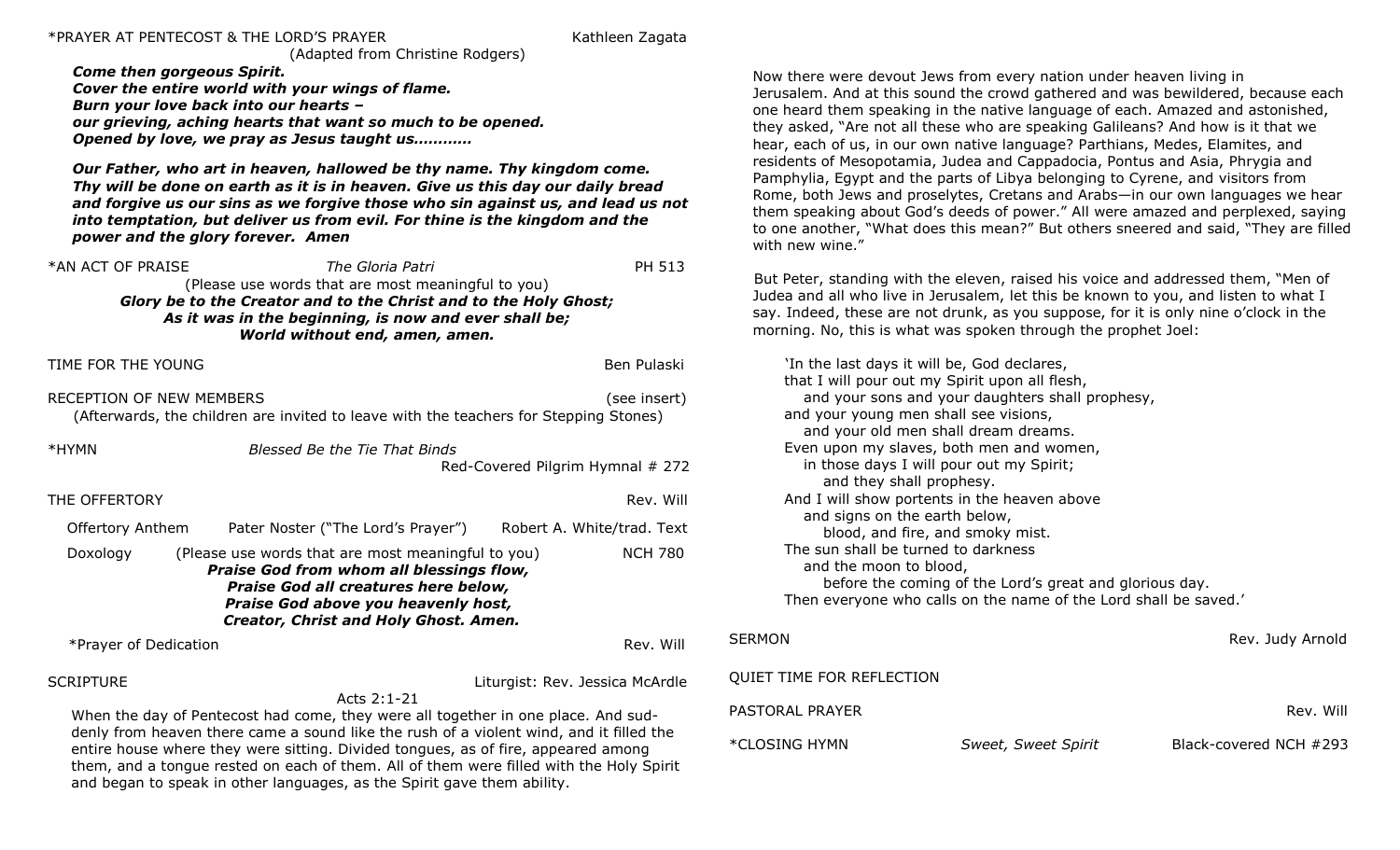# The Philadelphia Project 11th Hour

During April break, 11 youth and 4 adults headed down to Philadelphia to work with The Philadelphia Project. On Youth Sunday, May 22nd, the youth who went will tell of their experience that week with the organization. During coffee hour that day, we have a special guest from The Philadelphia Project who will be explaining exactly all the things they do. I encourage all of you to attend and hear the amazing work they do with all ages. The youth of our church will be raising money and collecting things that they are in need of all next year. We were looking to find one organization to spend most of our time and energy helping and found it!

# The Outdoor Church May 29

The Outdoor Church is a church for homeless men and women in Cambridge. It is one of the ministries Outreach supports. Our church serves there on the 5th Sunday – if there is one. Four times a year we purchase ingredients, make sandwiches, and send them with two or three congregants to Cambridge. There our members help to serve the Outdoor Church Congregation – they don't have walls or a roof, but they do have community and spirit. Our next Sunday is May 29<sup>th</sup>. Questions? Able to participate this month? There are roles for all ages! Contact Lisa (lisa3abp@aol.com) or Jena (jenaroy@aol.com). THANK YOU!"

# Rite 13 Ceremony

On May 22nd during the service, our 7th and 8th graders will be going through the Rite 13 Ceremony. During the ceremony, we as the church recognize them as beginning their journey into adulthood. One piece of this is getting advice for their future from the congregation. Many of you have probably written advice for the other classes (or you are just naturally good at giving advice!). I will be collecting all of the advice and putting it into a booklet for the youth. If you would like to participate by giving your greatest gems of knowledge that you have learned over the years, you can fill out the form down in Chidley Hall during coffee hour or email ben@fcc-winchester.org

| <b>SUNDAY</b>   | Pentecost         |                             |                                              |
|-----------------|-------------------|-----------------------------|----------------------------------------------|
|                 |                   | Deadline for the June Spire |                                              |
|                 | 8:15              | AM                          | <b>Celebration of Service Breakfast</b>      |
|                 | 10:00             | AM                          | Worship New Member Sunday                    |
|                 | 10:00             | AM                          | J2A Class 9th & 10th Grades                  |
|                 | 10:00             | AM                          | Rite 13 7th & 8th graders                    |
|                 | 10:15             | AM                          | Stepping Stones (Church School)              |
|                 | 11:30             | AM                          | Purpose Forum                                |
|                 | 12:00             | AM                          | Leadership Team Meeting                      |
|                 | 4:00              | PM                          | <b>Girl Scouts</b>                           |
|                 | 4:00              | PM                          | Sounds of Grace                              |
|                 | 7:30              | PM                          | FORUM (High School)                          |
| <b>MONDAY</b>   | 7:00              | PM                          | Carilloneers                                 |
| <b>TUESDAY</b>  | 7:30              | PM                          | <b>Boy Scouts</b>                            |
| WEDNESDAY       | 8:30              | AM                          | Men's Coffee & Conversation                  |
|                 | 10:00             | AM                          | Ministry Team Meeting                        |
|                 | 10:00             | AM                          | FAN Toddler Playgroup                        |
|                 | 7:30              | <b>PM</b>                   | <b>Worship Ministry</b>                      |
| <b>THURSDAY</b> | 7:30              | PM                          | Choir Rehearsal                              |
| <b>FRIDAY</b>   | En Ka Street Fair |                             |                                              |
| <b>SATURDAY</b> | 8:00              | AM                          | Habitat for Humanity Workday                 |
|                 | 10:00             | AM                          | Memorial Service for Suzy Tourtellot Shelton |
|                 | 5:00              | PM                          | The Dwelling Place                           |
|                 | 7:00              | PM                          | Youth Overnight                              |
| <b>SUNDAY</b>   | 10:00             | AM                          | Rite 13 Ceremony                             |
|                 | 10:00             | AM                          | Worship: Youth Sunday                        |
|                 | 10:00             | AM                          | J2A Class 9th & 10th Grades                  |
|                 | 10:15             | AM                          | Rite 13 7th & 8th graders                    |
|                 | 11:30             | AM                          | The Philadelphia Project 11th Hour           |
|                 | 4:00              | PM                          | Girl Scouts                                  |
|                 | 7:00              | PM                          | Ruth Group                                   |
|                 | 7:30              | PM                          | FORUM (High School)                          |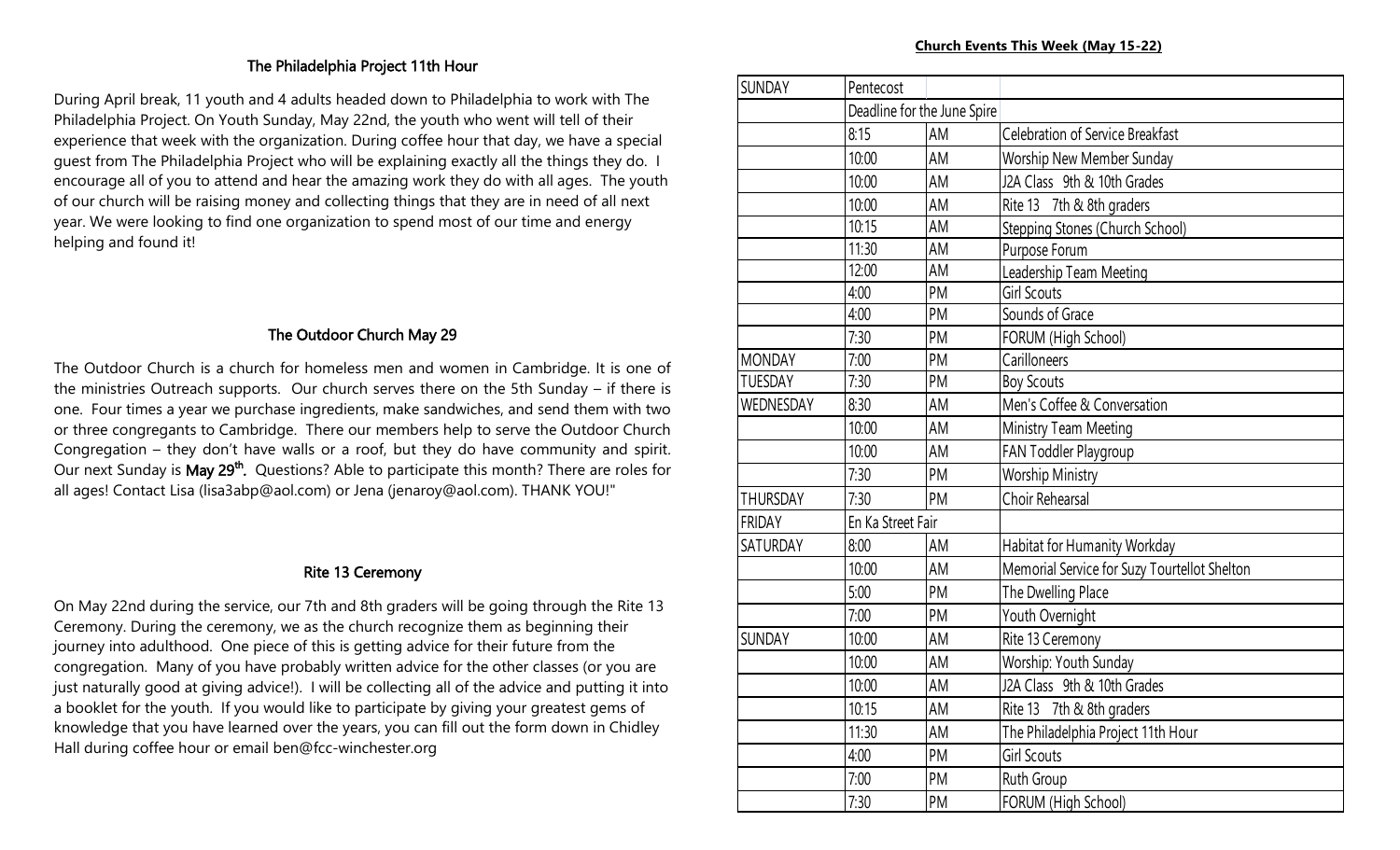# **RECEPTION OF NEW MEMBERS CEREMONY**

Introduction (spoken by the pastor)

Questions to the New Members:

 Do you affirm your faith in God-- Creator of our Savior Jesus Christ and our Creator? **We Do**

Do you promise to participate in the life and mission of this Christ-centered, nurturing community, growing in faith, serving in love, and welcoming all with joy? **We Do**

Question to the Congregation:

And do you, the continuing members of the First Congregational Church, welcome and accept these persons as your fellow members? If so please say, "We do." **We Do.**

Then let us, together, affirm the covenant of our Congregation:

## \*THE COVENANT (Members and New Members)

We, the members of this Church, covenant and bind ourselves to strive to know the will of God; to walk in the ways of the Lord, made known or to be made known; to exalt the worship of the one true God; to work and pray for the progress of knowledge, the promotion of justice, the reign of peace, and the realization of human community.

#### DECLARATION

Now, therefore, we extend to you the right hand of fellowship as our sign of welcome and in declaration that we are one community of faith together.

We welcome into membership this morning:

| Patricia Brady-Kuchma & Dan Kuchma |
|------------------------------------|
| Rev. Jessica McArdle               |
| Rev. Will Burhans                  |
| Ben Pulaski                        |
|                                    |

## Habitat for Humanity: New Site!

Join us for work day on Saturday May 21, at a new site in Lawrence. Adults and youth 16 years and up, please contact Doug Taylor, 781-729-6258 or mccall.taylor@verizon.net



# Purpose Forum Today: Town Day!

At your suggestion, the next Purpose Forum will take place for just a half hour after worship today. There will be one agenda item: to plan the FCCW presence at Town Day in early June. Last year we offered "Rest, Respite, & Restrooms:" free lemonade, access to restrooms, and a shady spot to picnic. What are your suggestions for improvements? Please join us and share your ideas! Everyone is invited.

Maggie & Ben Keeler